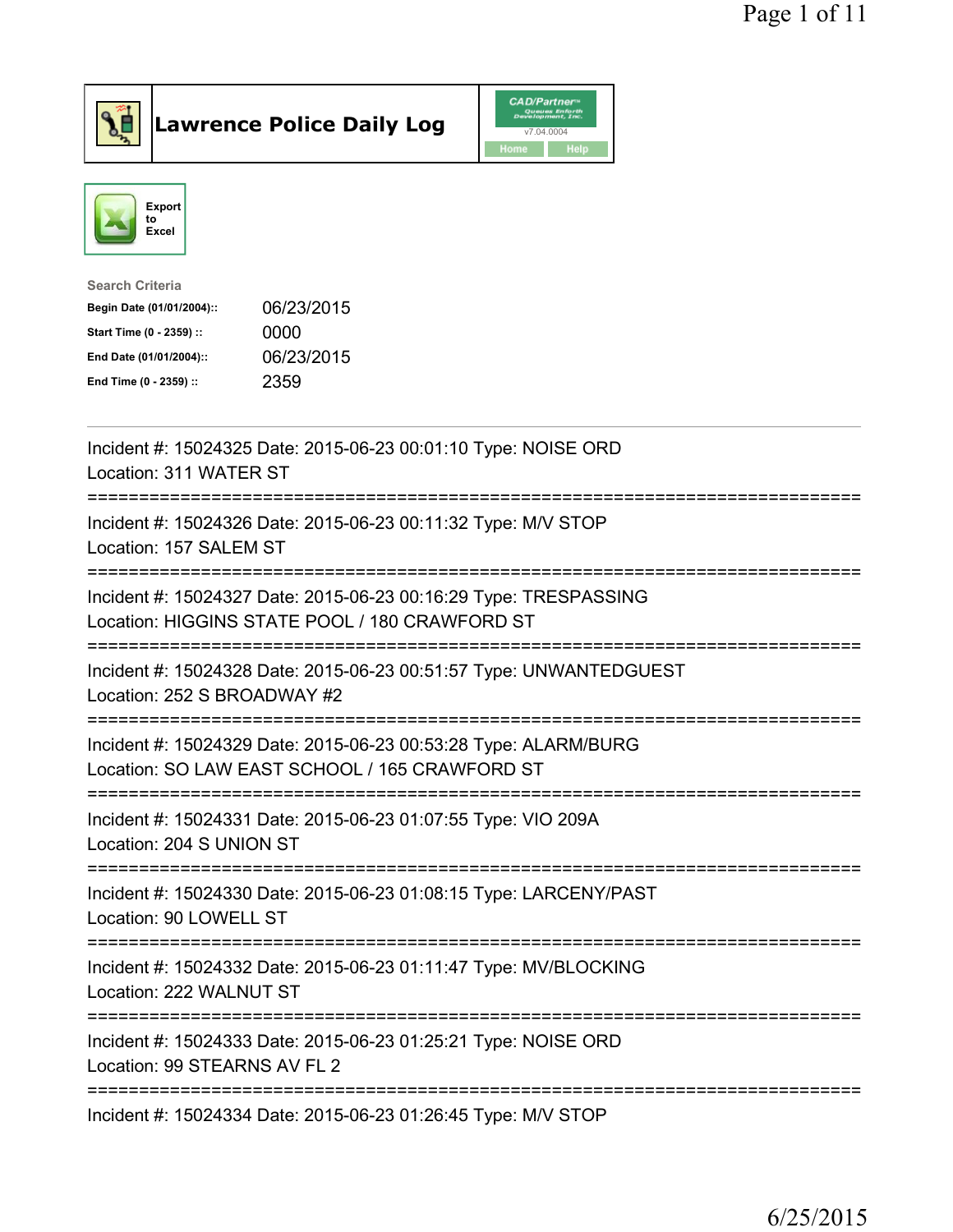| Location: ERVING AV & JACKSON ST                                                                                                            |
|---------------------------------------------------------------------------------------------------------------------------------------------|
| Incident #: 15024335 Date: 2015-06-23 01:34:07 Type: M/V STOP<br>Location: AMESBURY ST & ESSEX ST                                           |
| Incident #: 15024336 Date: 2015-06-23 01:34:44 Type: M/V STOP<br>Location: HAVERHILL ST & LAWRENCE ST                                       |
| Incident #: 15024337 Date: 2015-06-23 01:38:31 Type: M/V STOP<br>Location: FRANKLIN ST & VALLEY ST<br>===================================   |
| Incident #: 15024338 Date: 2015-06-23 01:39:38 Type: M/V STOP<br>Location: BENNINGTON ST & PARK ST                                          |
| Incident #: 15024339 Date: 2015-06-23 01:42:21 Type: M/V STOP<br>Location: 700 ESSEX ST                                                     |
| Incident #: 15024340 Date: 2015-06-23 01:43:33 Type: M/V STOP<br>Location: LAWRENCE ST & MYRTLE ST                                          |
| Incident #: 15024341 Date: 2015-06-23 01:47:45 Type: M/V STOP<br>Location: 700 ESSEX ST                                                     |
| =====================================<br>Incident #: 15024342 Date: 2015-06-23 01:48:32 Type: M/V STOP<br>Location: HOWARD ST & PLEASANT ST |
| =============================<br>Incident #: 15024343 Date: 2015-06-23 01:59:05 Type: M/V STOP<br>Location: HANCOCK ST & MASON ST           |
| Incident #: 15024344 Date: 2015-06-23 02:01:35 Type: M/V STOP<br>Location: MARBLE AV & OREGON AV                                            |
| Incident #: 15024345 Date: 2015-06-23 02:05:11 Type: M/V STOP<br>Location: 76 HANCOCK ST                                                    |
| Incident #: 15024346 Date: 2015-06-23 02:09:07 Type: DPW<br>Location: BROADWAY & COMMON ST                                                  |
| Incident #: 15024347 Date: 2015-06-23 02:12:33 Type: M/V STOP<br>Location: MARKET ST & S UNION ST                                           |
| Incident #: 15024348 Date: 2015-06-23 02:40:13 Type: M/V STOP<br>Location: BROADWAY & CROSS ST                                              |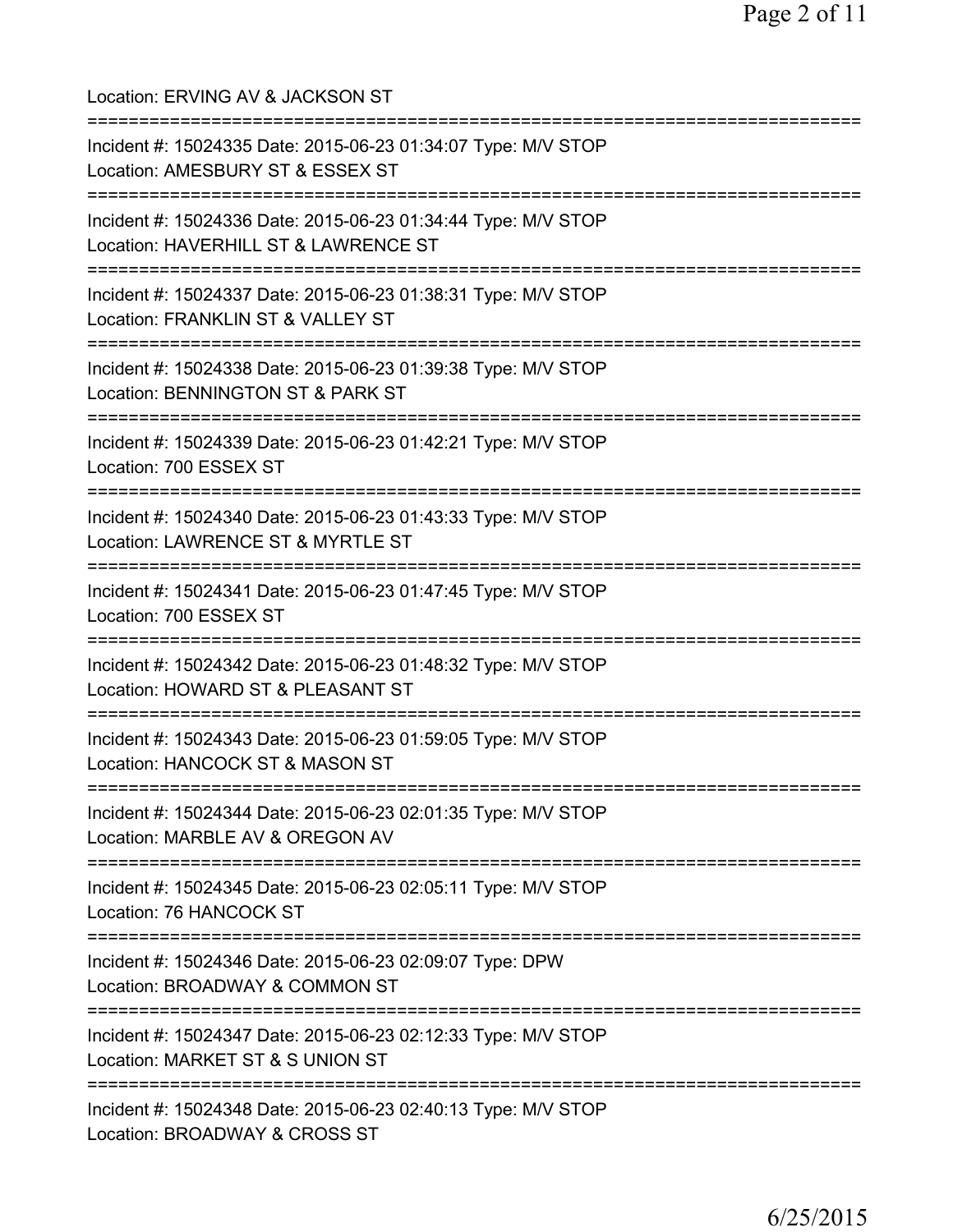| Incident #: 15024349 Date: 2015-06-23 02:50:58 Type: SUS PERS/MV<br>Location: BROOKFIELD ST & LENOX ST                             |
|------------------------------------------------------------------------------------------------------------------------------------|
| Incident #: 15024350 Date: 2015-06-23 04:38:58 Type: ALARMS<br>Location: 22 UNION ST                                               |
| Incident #: 15024351 Date: 2015-06-23 05:19:24 Type: ALARMS<br>Location: WEATHERBEE SCHOOL / 75 NEWTON ST                          |
| Incident #: 15024352 Date: 2015-06-23 06:57:43 Type: M/V STOP<br>Location: MERRIMACK ST & PARKER ST                                |
| Incident #: 15024353 Date: 2015-06-23 07:01:42 Type: STOL/MV/PAS<br>Location: 85 NEWBURY ST                                        |
| Incident #: 15024354 Date: 2015-06-23 07:09:32 Type: SHOPLIFTING<br>Location: 220 S BROADWAY<br>-------------                      |
| Incident #: 15024356 Date: 2015-06-23 07:13:27 Type: CLOSE STREET<br>Location: ANDOVER ST & BLANCHARD ST<br>====================== |
| Incident #: 15024355 Date: 2015-06-23 07:14:00 Type: M/V STOP<br>Location: FLORAL ST & LOWELL ST                                   |
| Incident #: 15024357 Date: 2015-06-23 07:23:57 Type: INVESTIGATION<br>Location: LAWRENCE POLICE DEPARTMENT / 90 LOWELL ST          |
| Incident #: 15024358 Date: 2015-06-23 07:31:28 Type: M/V STOP<br>Location: S BROADWAY & SHATTUCK ST                                |
| Incident #: 15024359 Date: 2015-06-23 07:38:20 Type: M/V STOP<br>Location: COMMON ST & LAWRENCE ST                                 |
| Incident #: 15024360 Date: 2015-06-23 07:39:27 Type: M/V STOP<br>Location: LAWRENCE ST & LEBANON ST                                |
| Incident #: 15024361 Date: 2015-06-23 07:44:20 Type: ALARMS<br>Location: 136 WEST ST                                               |
| Incident #: 15024362 Date: 2015-06-23 07:45:05 Type: STOL/MV/PAS<br>Location: 16 HOLLY ST                                          |
|                                                                                                                                    |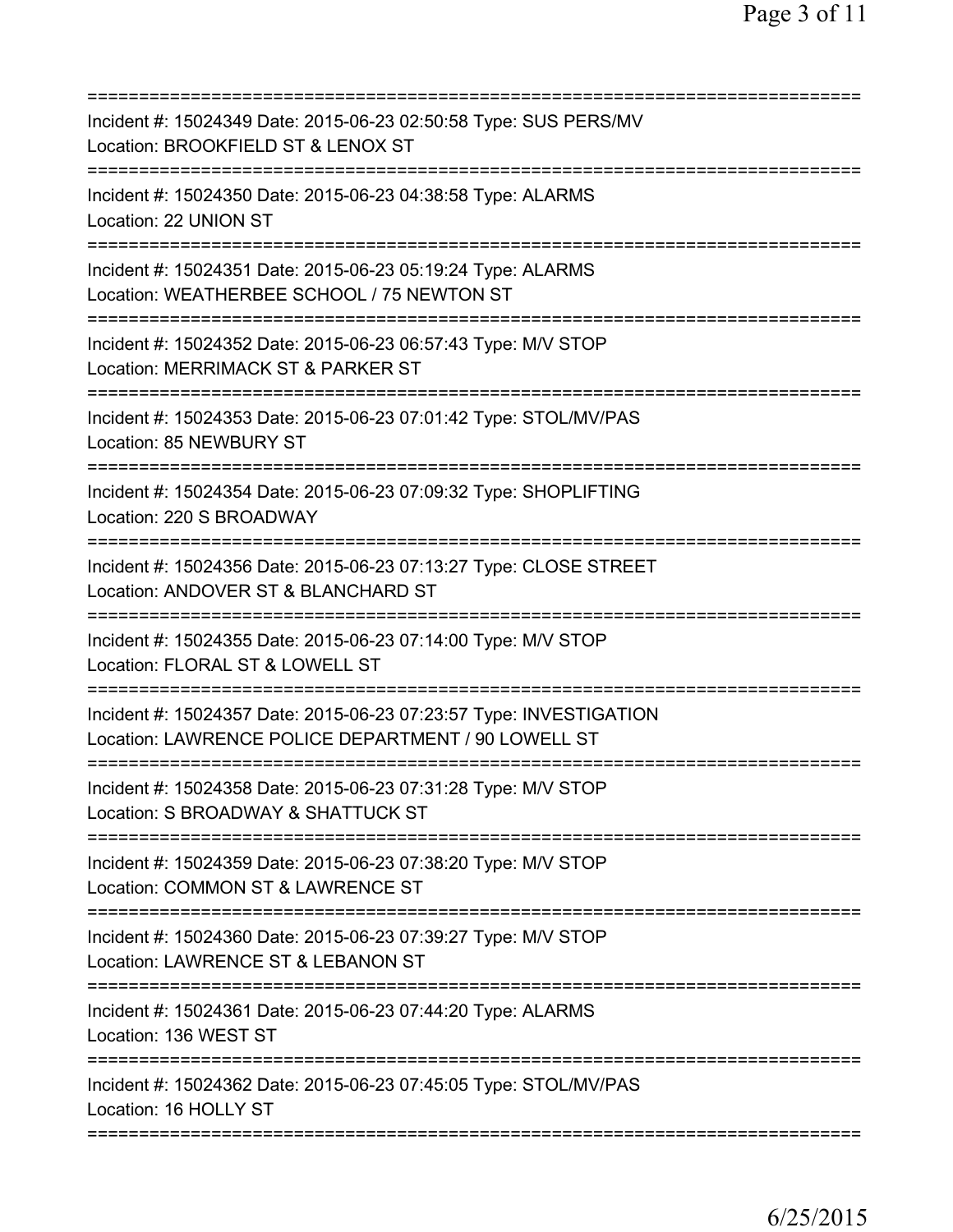| Incident #: 15024363 Date: 2015-06-23 07:47:40 Type: AUTO ACC/UNK PI<br>Location: 592 ESSEX ST                                  |
|---------------------------------------------------------------------------------------------------------------------------------|
| Incident #: 15024364 Date: 2015-06-23 07:53:25 Type: M/V STOP<br><b>Location: CENTRAL BRIDGE</b>                                |
| Incident #: 15024365 Date: 2015-06-23 08:23:56 Type: AUTO ACC/UNK PI<br>Location: E HAVERHILL ST & MARSTON ST                   |
| Incident #: 15024366 Date: 2015-06-23 08:27:27 Type: M/V STOP<br>Location: HAVERHILL ST & JACKSON ST                            |
| Incident #: 15024367 Date: 2015-06-23 08:37:28 Type: M/V STOP<br>Location: CHESTNUT ST & LAWRENCE ST                            |
| Incident #: 15024368 Date: 2015-06-23 09:14:38 Type: M/V STOP<br>Location: 9 APPLETON ST                                        |
| Incident #: 15024369 Date: 2015-06-23 09:32:42 Type: TOW OF M/V<br><b>Location: UNION ST</b><br>;============================== |
| Incident #: 15024370 Date: 2015-06-23 09:33:07 Type: M/V STOP<br>Location: FALLS BRIDGE / null                                  |
| Incident #: 15024372 Date: 2015-06-23 09:46:07 Type: MAL DAMAGE<br><b>Location: 3 LINDNER CT</b>                                |
| Incident #: 15024371 Date: 2015-06-23 09:46:18 Type: SUS PERS/MV<br>Location: 205 BROADWAY                                      |
| Incident #: 15024373 Date: 2015-06-23 09:50:51 Type: PARK & WALK<br>Location: BRADFORD ST & BROADWAY                            |
| Incident #: 15024374 Date: 2015-06-23 10:22:00 Type: SUS PERS/MV<br>Location: 5 SPRUCE ST                                       |
| Incident #: 15024375 Date: 2015-06-23 10:28:50 Type: ALARM/BURG<br>Location: 68 TENNEY ST FL 2                                  |
| Incident #: 15024376 Date: 2015-06-23 10:31:02 Type: TRESPASSING<br>Location: 9 DIAMOND ST                                      |
| Incident #: 15024377 Date: 2015-06-23 10:46:04 Type: GENERAL SERV                                                               |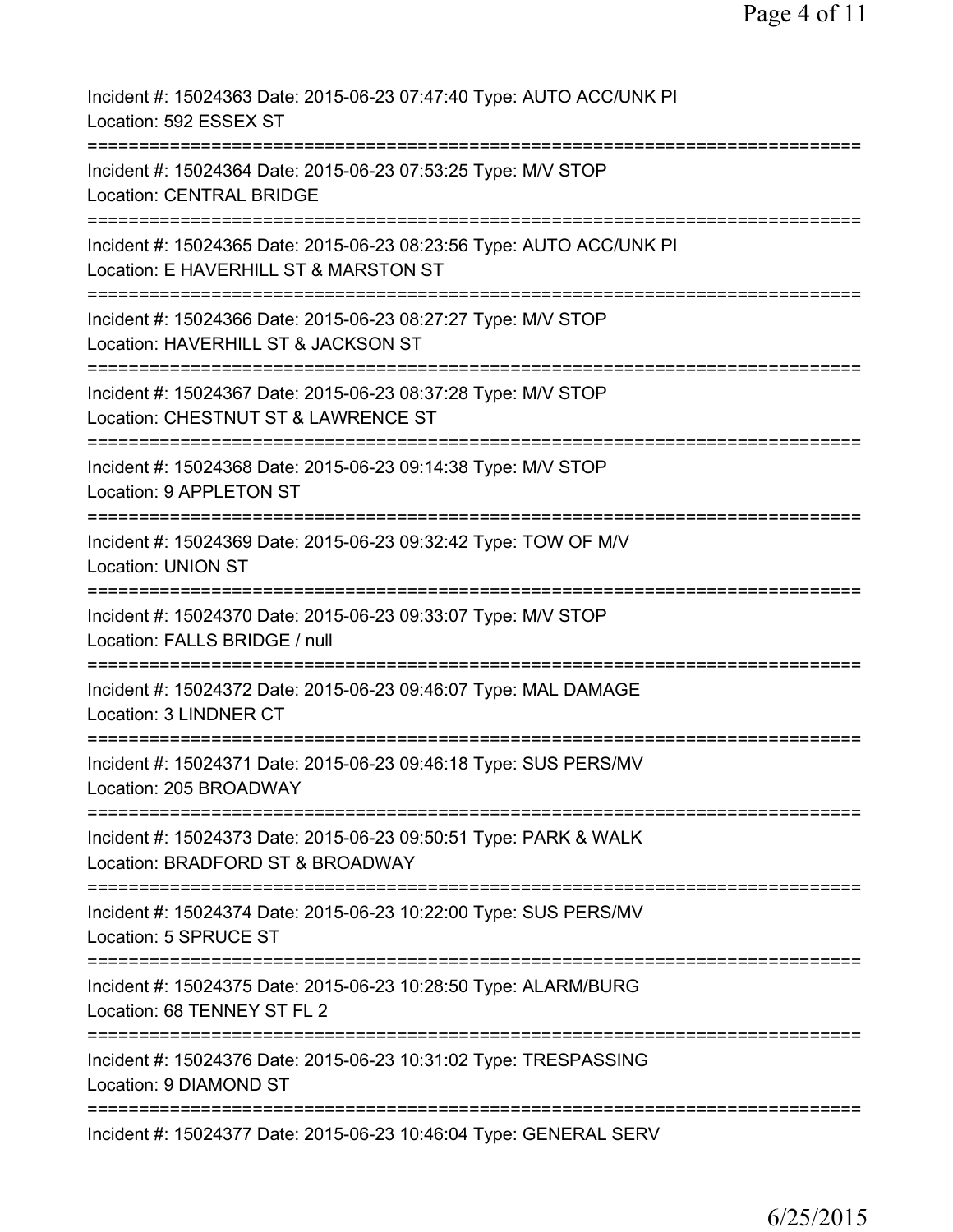Location: 27 ABBOTT ST FL 1 =========================================================================== Incident #: 15024378 Date: 2015-06-23 11:18:12 Type: M/V STOP Location: APPLETON ST & METHUEN ST =========================================================================== Incident #: 15024379 Date: 2015-06-23 11:20:58 Type: M/V STOP Location: FARNHAM ST & PARKER ST =========================================================================== Incident #: 15024380 Date: 2015-06-23 11:22:49 Type: LIC PLATE STO Location: 290 HOWARD ST =========================================================================== Incident #: 15024381 Date: 2015-06-23 11:26:33 Type: LARCENY/PAST Location: 700 ESSEX ST =========================================================================== Incident #: 15024382 Date: 2015-06-23 11:27:51 Type: TOW OF M/V Location: 25 EXCHANGE ST =========================================================================== Incident #: 15024383 Date: 2015-06-23 11:37:25 Type: SUS PERS/MV Location: MELROSE TER =========================================================================== Incident #: 15024384 Date: 2015-06-23 11:43:55 Type: WARRANT SERVE Location: 87 SUMMER ST =========================================================================== Incident #: 15024385 Date: 2015-06-23 12:01:49 Type: ANIMAL COMPL Location: 82 MARBLE AV =========================================================================== Incident #: 15024386 Date: 2015-06-23 12:24:47 Type: ALARM/BURG Location: 37B BENNINGTON ST #3 =========================================================================== Incident #: 15024387 Date: 2015-06-23 12:32:38 Type: DOMESTIC/PROG Location: 15 UNION ST =========================================================================== Incident #: 15024388 Date: 2015-06-23 12:52:57 Type: 911 HANG UP Location: 18 EVERETT ST =========================================================================== Incident #: 15024394 Date: 2015-06-23 12:54:57 Type: LARCENY/PAST Location: 181 WEST ST =========================================================================== Incident #: 15024389 Date: 2015-06-23 12:56:15 Type: 911 HANG UP Location: 393 CHESTNUT ST #113 =========================================================================== Incident #: 15024390 Date: 2015-06-23 12:57:47 Type: ALARM/BURG Location: LAWRENCE PUBLIC LIBRARY / 135 PARKER ST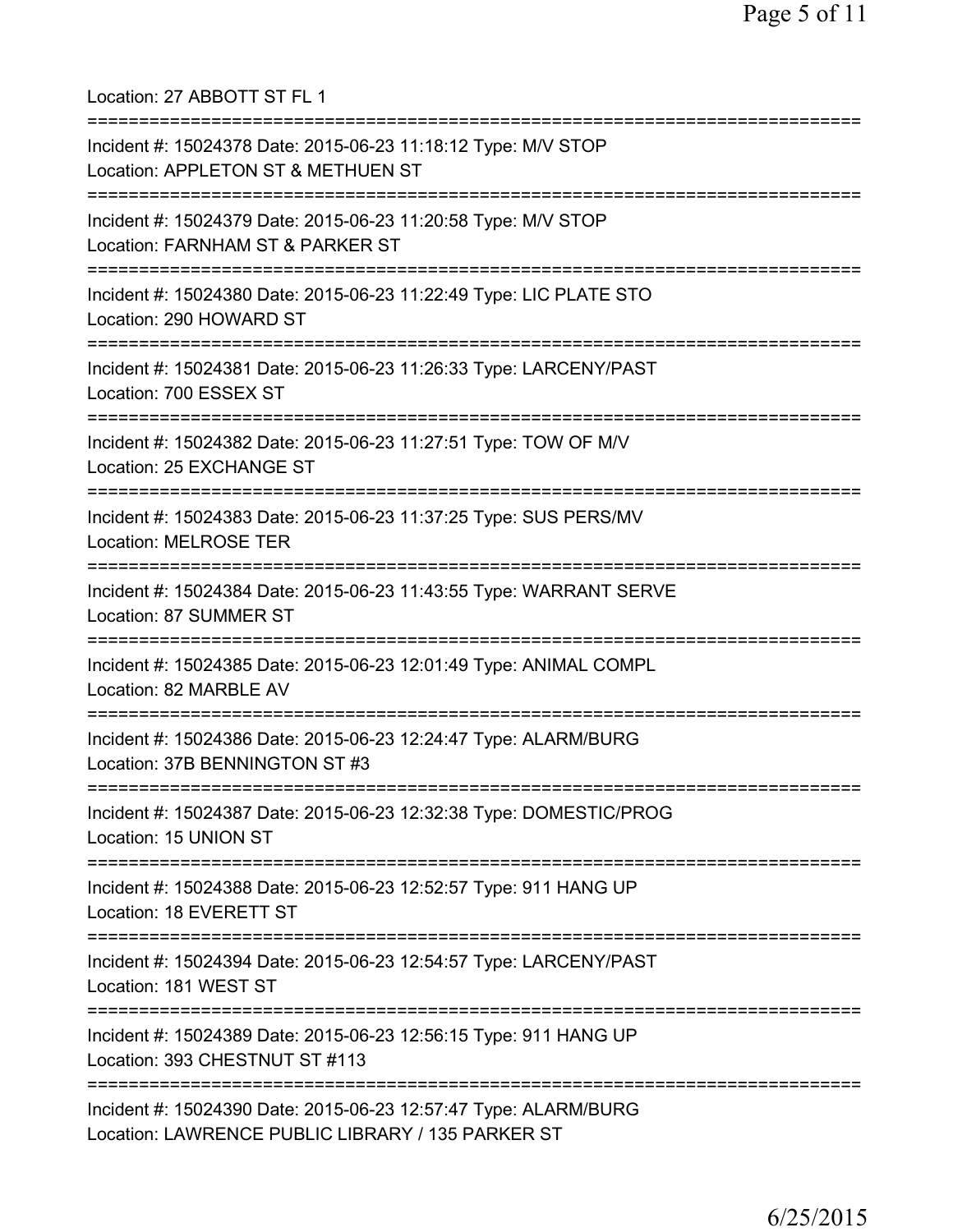| Incident #: 15024391 Date: 2015-06-23 13:15:53 Type: M/V STOP<br>Location: OSGOOD ST & SALEM ST                                           |
|-------------------------------------------------------------------------------------------------------------------------------------------|
| Incident #: 15024392 Date: 2015-06-23 13:18:55 Type: B&E/PAST<br>Location: 1 TREMONT ST #1                                                |
| Incident #: 15024393 Date: 2015-06-23 13:25:48 Type: DISTURBANCE<br>Location: 257 BROADWAY #1                                             |
| Incident #: 15024395 Date: 2015-06-23 13:38:15 Type: A&B D/W PAST<br>Location: DAISY ST & HOLLY ST<br>=====================               |
| Incident #: 15024396 Date: 2015-06-23 13:45:08 Type: M/V STOP<br>Location: 14 TREMONT CT                                                  |
| Incident #: 15024397 Date: 2015-06-23 13:52:34 Type: DRUG VIO<br>Location: PEMBERTON PARK / null                                          |
| ==========================<br>============<br>Incident #: 15024398 Date: 2015-06-23 14:21:28 Type: M/V STOP<br>Location: PEMBERTON / null |
| Incident #: 15024399 Date: 2015-06-23 14:36:17 Type: HIT & RUN M/V<br>Location: 16 HOLLY ST                                               |
| Incident #: 15024400 Date: 2015-06-23 14:44:51 Type: COURT DOC SERVE<br>Location: 60 FLORAL ST                                            |
| Incident #: 15024401 Date: 2015-06-23 14:47:56 Type: AUTO ACC/UNK PI<br>Location: COMMON ST & FRANKLIN ST                                 |
| Incident #: 15024402 Date: 2015-06-23 14:48:55 Type: COURT DOC SERVE<br>Location: 133 ESSEX ST                                            |
| Incident #: 15024403 Date: 2015-06-23 14:50:33 Type: AUTO ACC/NO PI<br>Location: 25 MARSTON ST                                            |
| Incident #: 15024404 Date: 2015-06-23 15:17:32 Type: M/V STOP<br>Location: ESSEX ST & FRANKLIN ST                                         |
| Incident #: 15024405 Date: 2015-06-23 15:25:30 Type: COURT DOC SERVE<br>Location: 85 NEWBURY ST                                           |
|                                                                                                                                           |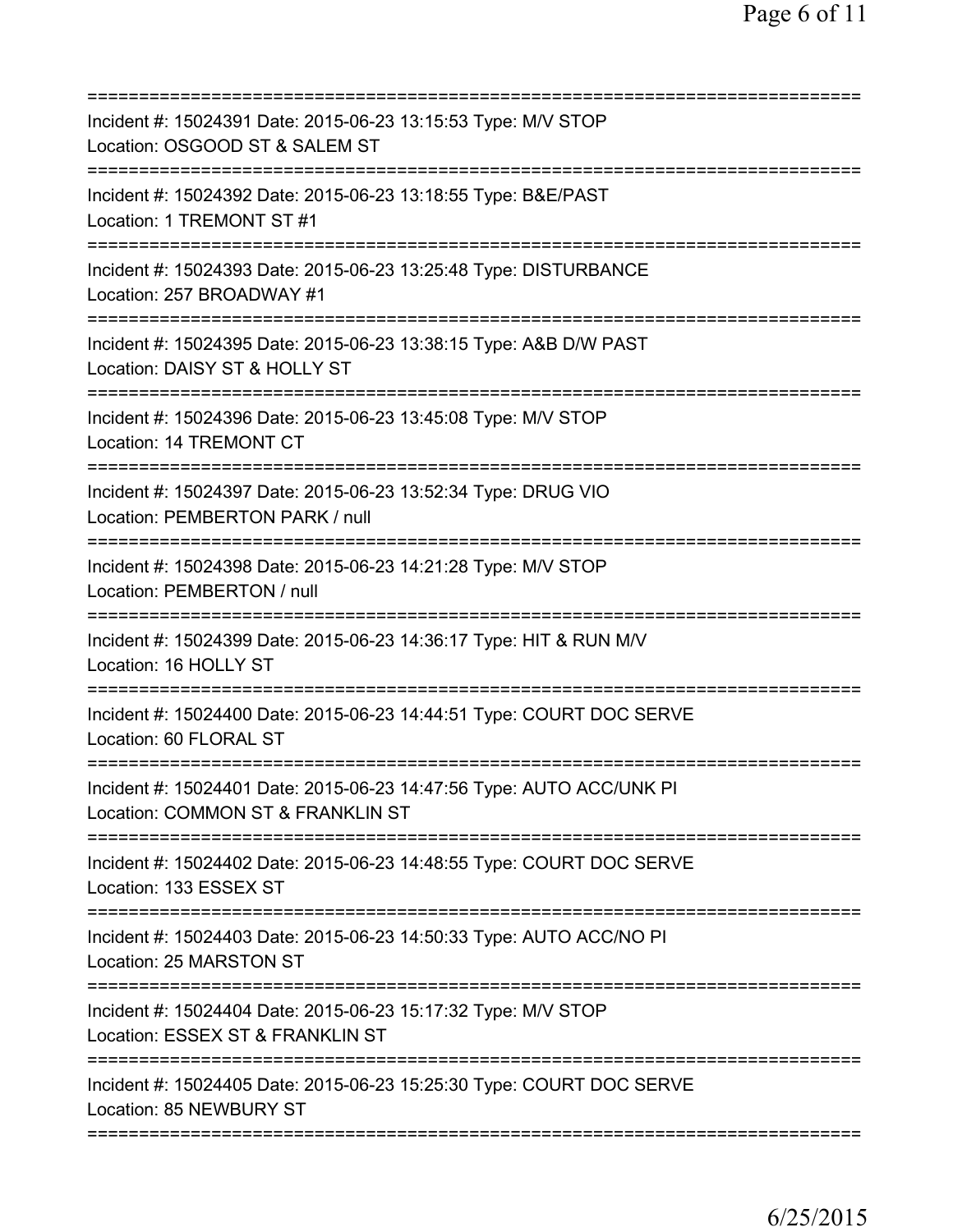| Incident #: 15024406 Date: 2015-06-23 15:30:21 Type: SUS PERS/MV<br>Location: BRADFORD ST & BROADWAY         |
|--------------------------------------------------------------------------------------------------------------|
| Incident #: 15024407 Date: 2015-06-23 15:46:45 Type: SUS PERS/MV<br>Location: 72 MYRTLE ST                   |
| Incident #: 15024408 Date: 2015-06-23 15:48:35 Type: DOMESTIC/PROG<br>Location: 18 BERNARD AV                |
| Incident #: 15024409 Date: 2015-06-23 15:57:41 Type: SUS PERS/MV<br>Location: 18 EXCHANGE ST                 |
| Incident #: 15024410 Date: 2015-06-23 15:58:46 Type: STOL/MV/PAS<br>Location: 82 KNOX ST                     |
| Incident #: 15024411 Date: 2015-06-23 16:13:08 Type: DISTURBANCE<br>Location: FAMILY DOLLAR / 69 WINTHROP AV |
| Incident #: 15024412 Date: 2015-06-23 16:29:39 Type: UNWANTEDGUEST<br>Location: 104 MARSTON ST               |
| ---------<br>Incident #: 15024413 Date: 2015-06-23 16:34:37 Type: MAN DOWN<br>Location: 501 HAMPSHIRE ST     |
| ============<br>Incident #: 15024414 Date: 2015-06-23 16:49:44 Type: SUS PERS/MV<br>Location: 316 PARK ST    |
| Incident #: 15024415 Date: 2015-06-23 16:59:45 Type: LIC PLATE STO<br>Location: 265 HIGH ST                  |
| Incident #: 15024416 Date: 2015-06-23 17:00:50 Type: ALARM/BURG<br>Location: 42 AMESBURY ST                  |
| Incident #: 15024417 Date: 2015-06-23 17:04:29 Type: KEEP PEACE<br>Location: 133 PARK ST                     |
| Incident #: 15024418 Date: 2015-06-23 17:19:03 Type: CK WELL BEING<br>Location: 312 WATER ST #7              |
| Incident #: 15024419 Date: 2015-06-23 17:22:28 Type: M/V STOP<br>Location: AMESBURY ST & COMMON ST           |
| Incident #: 15024420 Date: 2015-06-23 17:23:56 Type: M/V STOP                                                |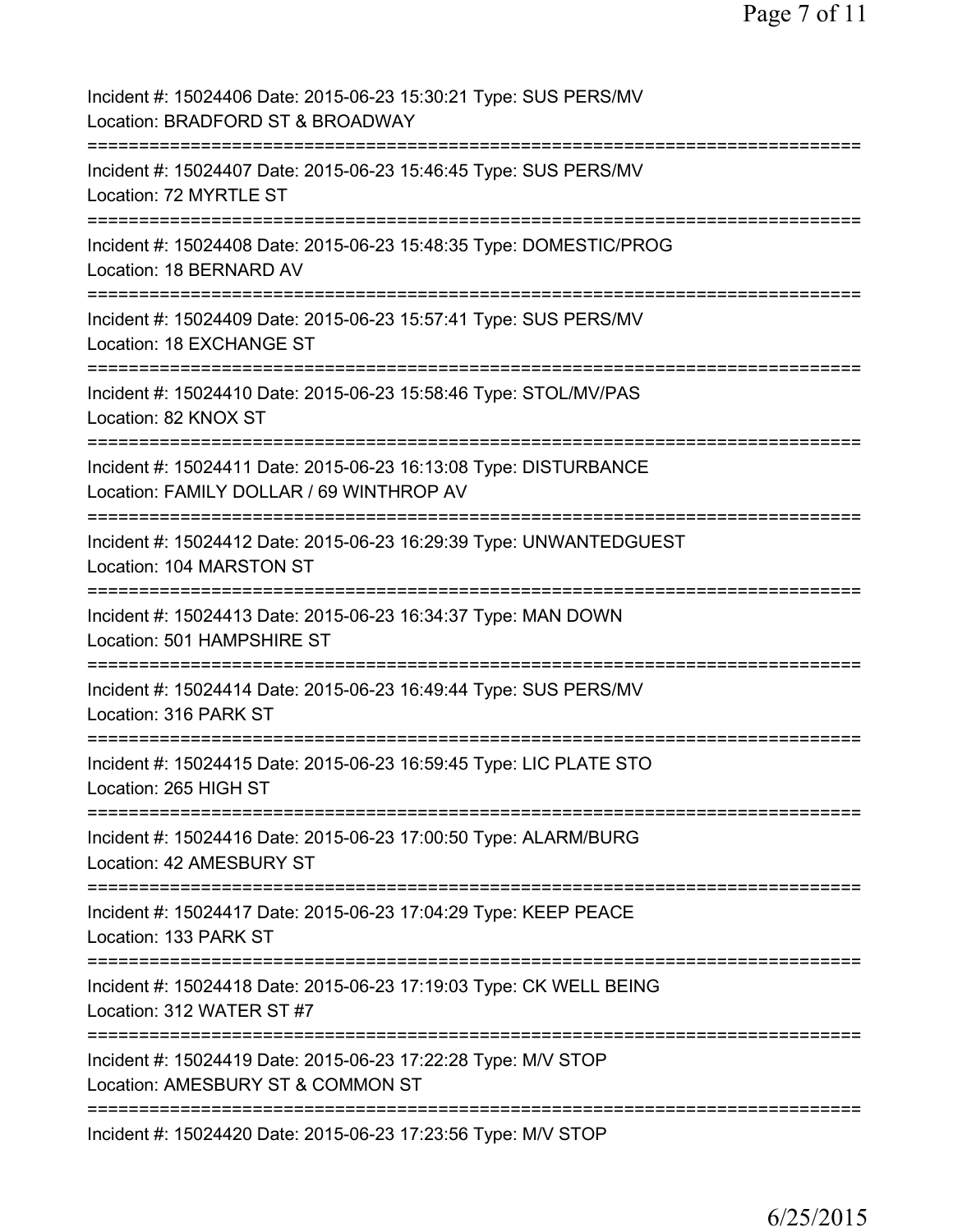| Location: METHUEN ST & UNION ST                                                                                                          |
|------------------------------------------------------------------------------------------------------------------------------------------|
| Incident #: 15024422 Date: 2015-06-23 17:48:04 Type: MEDIC SUPPORT<br>Location: 46 CHELMSFORD ST<br>========================             |
| Incident #: 15024421 Date: 2015-06-23 17:48:20 Type: M/V STOP<br>Location: BOAT RAMP / EVERETT ST<br>============================        |
| Incident #: 15024423 Date: 2015-06-23 18:04:52 Type: GENERAL SERV<br>Location: 32 HUDSON AV                                              |
| Incident #: 15024427 Date: 2015-06-23 18:08:58 Type: GENERAL SERV<br>Location: 90 LOWELL ST                                              |
| Incident #: 15024424 Date: 2015-06-23 18:12:07 Type: ALARM/BURG<br>Location: 165 CRAWFORD ST                                             |
| Incident #: 15024425 Date: 2015-06-23 18:14:51 Type: RECOV/STOL/MV<br>Location: MARTINEAU'S TOWING SERVICE / 27 HAVERHILL ST METHUEN     |
| Incident #: 15024426 Date: 2015-06-23 18:16:38 Type: SPECIAL CHECK<br>Location: PEMBERTON PARK / null                                    |
| Incident #: 15024428 Date: 2015-06-23 18:27:21 Type: SUBPOENA SERV<br>Location: 6 CHELMSFORD ST                                          |
| Incident #: 15024429 Date: 2015-06-23 18:27:47 Type: 911 HANG UP<br>Location: 8 WINSLOW PL #3                                            |
| Incident #: 15024430 Date: 2015-06-23 18:28:10 Type: M/V STOP<br>Location: MERRIMACK ST & S UNION ST                                     |
| Incident #: 15024431 Date: 2015-06-23 18:39:37 Type: ALARM/BURG<br>Location: 33 HAMLET ST                                                |
| =================================<br>Incident #: 15024432 Date: 2015-06-23 18:41:03 Type: M/V STOP<br>Location: AMESBURY ST & LEBANON ST |
| Incident #: 15024433 Date: 2015-06-23 18:44:55 Type: MAL DAMAGE<br>Location: 200 PARKER ST #4                                            |
| Incident #: 15024434 Date: 2015-06-23 18:45:26 Type: SPECIAL CHECK<br>Location: RIVERFRONT PARK / null                                   |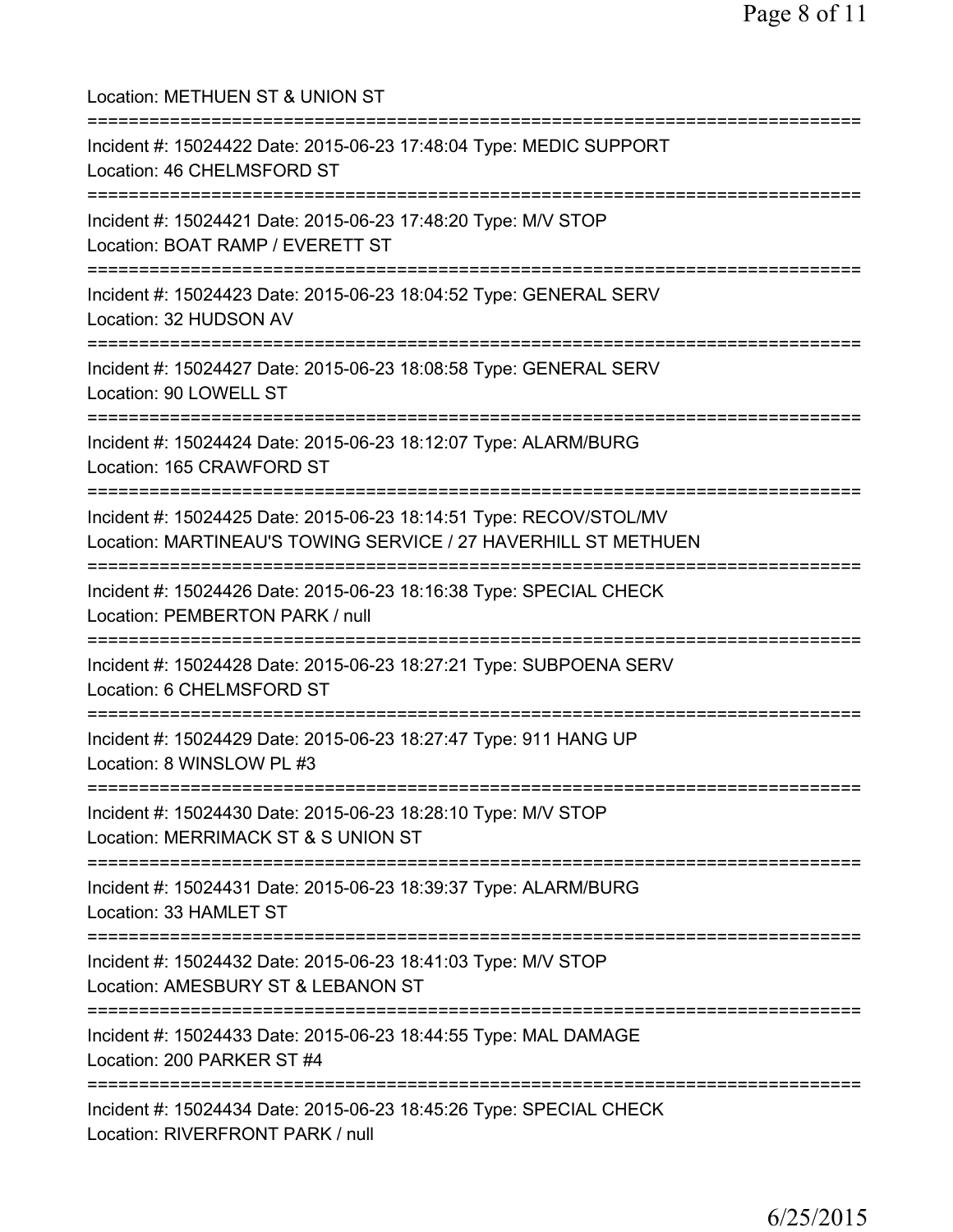| Incident #: 15024435 Date: 2015-06-23 18:55:03 Type: ALARM/BURG<br>Location: 33 BIGELOW ST                                           |
|--------------------------------------------------------------------------------------------------------------------------------------|
| Incident #: 15024436 Date: 2015-06-23 18:56:55 Type: DISTURBANCE<br>Location: 112 BUNKERHILL ST FL 3                                 |
| Incident #: 15024437 Date: 2015-06-23 18:59:42 Type: SUS PERS/MV<br>Location: STATE ST                                               |
| Incident #: 15024438 Date: 2015-06-23 19:23:48 Type: PARK & WALK<br>Location: WEST STREET PARK / null                                |
| Incident #: 15024439 Date: 2015-06-23 19:28:48 Type: ALARM/BURG<br>Location: 73 PROSPECT ST                                          |
| Incident #: 15024441 Date: 2015-06-23 19:44:48 Type: RECOV/STOL/MV<br>Location: 21 PORTLAND ST                                       |
| Incident #: 15024440 Date: 2015-06-23 19:45:12 Type: M/V STOP<br>Location: S BROADWAY & WOLCOTT                                      |
| Incident #: 15024442 Date: 2015-06-23 19:47:15 Type: DRUG VIO<br>Location: 104 MARSTON ST<br>===================                     |
| Incident #: 15024443 Date: 2015-06-23 19:48:03 Type: M/V STOP<br>Location: 300 HAMPSHIRE ST                                          |
| Incident #: 15024444 Date: 2015-06-23 19:49:37 Type: ALARM/BURG<br>Location: 9 LASALLE AV                                            |
| Incident #: 15024445 Date: 2015-06-23 19:54:51 Type: M/V STOP<br>Location: DARTMOUTH ST & HAVERHILL ST                               |
| ===================================<br>Incident #: 15024446 Date: 2015-06-23 20:08:49 Type: GEN OFFENCES<br>Location: 61 BRADFORD ST |
| Incident #: 15024447 Date: 2015-06-23 20:09:40 Type: ALARM/BURG<br>Location: WEATHERBEE / 75 NEWTON ST                               |
| Incident #: 15024448 Date: 2015-06-23 20:45:57 Type: SUS PERS/MV<br>Location: CRESC                                                  |
|                                                                                                                                      |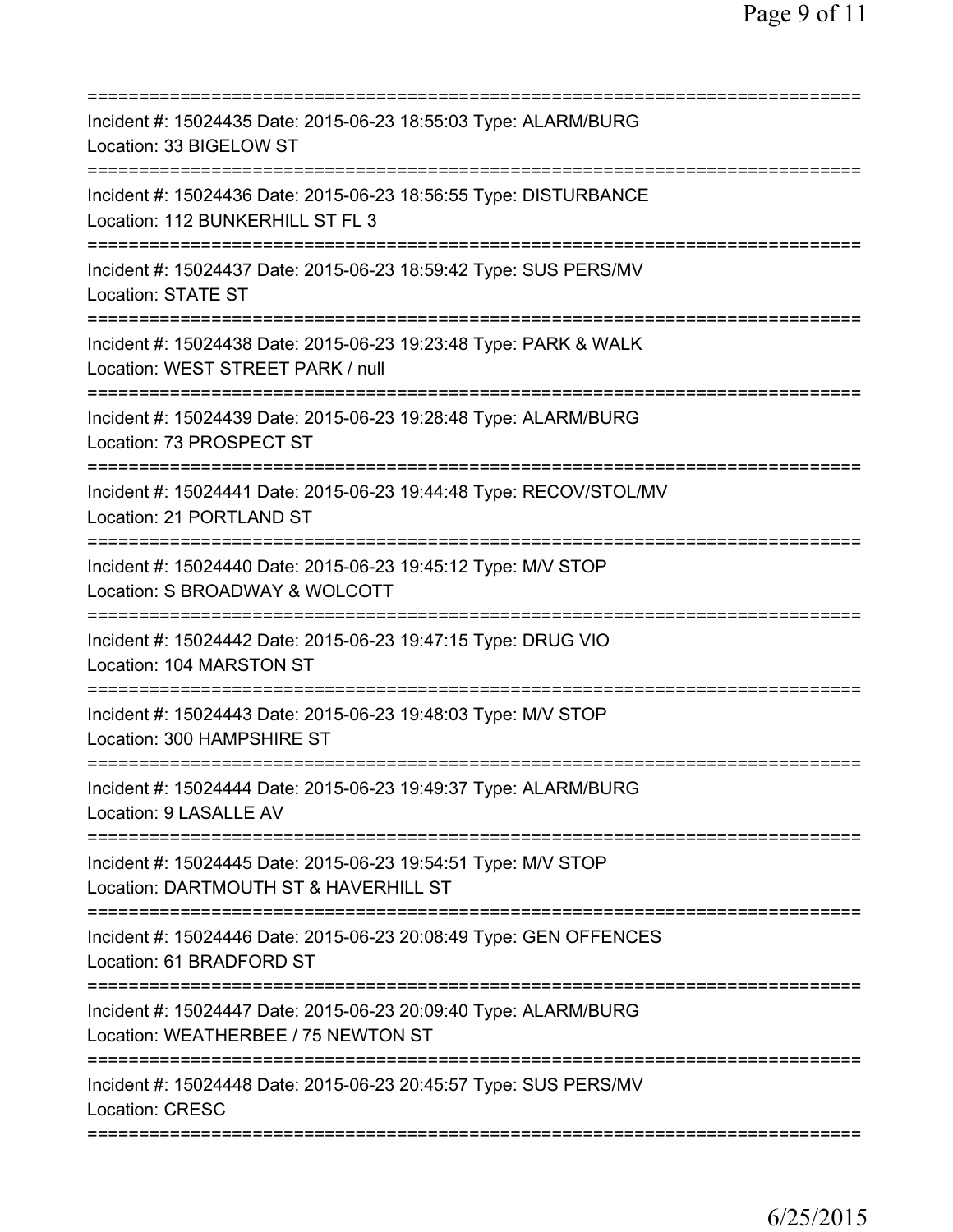| Incident #: 15024449 Date: 2015-06-23 20:55:29 Type: ALARM/BURG<br>Location: 169 S UNION ST                                          |
|--------------------------------------------------------------------------------------------------------------------------------------|
| Incident #: 15024450 Date: 2015-06-23 21:05:30 Type: SUS PERS/MV<br><b>Location: NORTH COMMON</b>                                    |
| Incident #: 15024451 Date: 2015-06-23 21:07:10 Type: NOISE ORD<br>Location: 50 SARATOGA ST                                           |
| Incident #: 15024452 Date: 2015-06-23 21:07:42 Type: MAL DAMAGE<br>Location: 130 CROSS ST #2ND                                       |
| Incident #: 15024453 Date: 2015-06-23 21:09:41 Type: NOISE ORD<br>Location: 16 BENNINGTON ST                                         |
| Incident #: 15024454 Date: 2015-06-23 21:18:21 Type: DRUG VIO<br>Location: 156 MYRTLE ST                                             |
| Incident #: 15024455 Date: 2015-06-23 21:37:21 Type: WARRANT SERVE<br>Location: 149 FERRY ST FL 1ST                                  |
| Incident #: 15024456 Date: 2015-06-23 22:09:25 Type: M/V STOP<br>Location: HAFFNER'S GAS STATION / 69 PARKER ST                      |
| Incident #: 15024457 Date: 2015-06-23 22:35:53 Type: ALARM/BURG<br>Location: 451 HOWARD ST                                           |
| Incident #: 15024459 Date: 2015-06-23 22:46:19 Type: LARCENY/MV/PAST<br>Location: 1 BEACON AV #229                                   |
| Incident #: 15024458 Date: 2015-06-23 22:50:37 Type: SUS PERS/MV<br>Location: 17 WOOD LN                                             |
| ======================================<br>Incident #: 15024460 Date: 2015-06-23 22:59:12 Type: ALARM/BURG<br>Location: 198 GARDEN ST |
| Incident #: 15024461 Date: 2015-06-23 23:06:53 Type: SUS PERS/MV<br>Location: HIGH ST & STORROW ST                                   |
| ==========================<br>Incident #: 15024462 Date: 2015-06-23 23:10:14 Type: ALARM/BURG<br>Location: 191A PARKER ST            |
| Incident #: 15024463 Date: 2015-06-23 23:14:03 Type: DK (DRUNK)                                                                      |